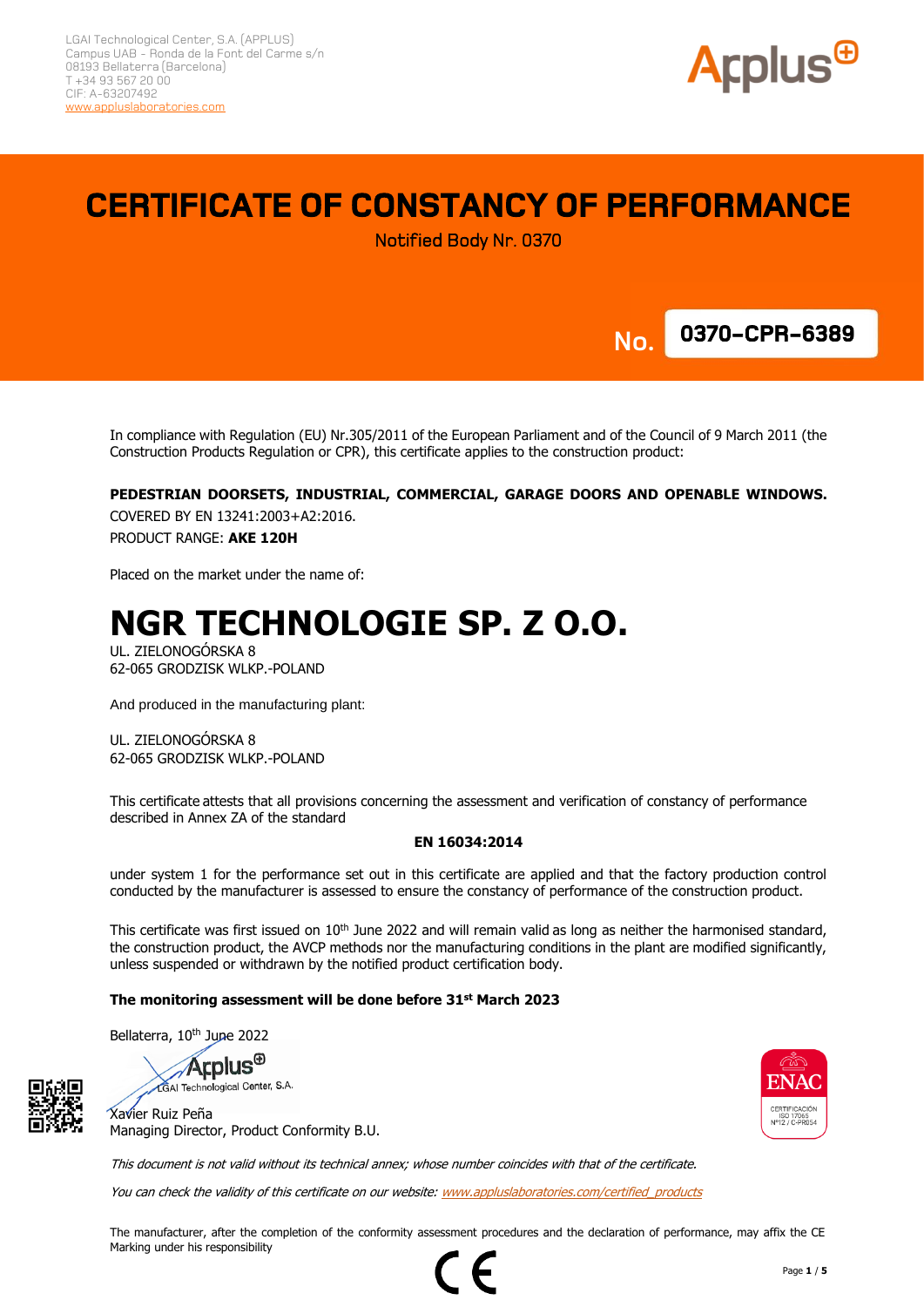

 Technical Annex Ed. 1 10/06/2022

# **0370-CPR-6389**

#### Annex according to **EN 16034:2014**

**PEDESTRIAN DOORSETS, INDUSTRIAL, COMMERCIAL, GARAGE DOORS AND OPENABLE WINDOWS**. PRODUCT STANDARD, PERFORMANCE CHARACTERISTICS. FIRE RESISTING AND/OR SMOKE CONTROL CHARACTERISTICS

### **"AKE 120H" FIRE CURTAIN WITH MAXIMUM DIMENSIONS 20 M X 15 M (WIDTH X HEIGHT)**

| <b>ESSENTIAL CHARACTERISTICS</b>                                                                                               | <b>CLAUSES IN THIS</b><br><b>EUROPEAN STANDARD</b> | <b>MANDATED LEVEL(S) OR</b><br>CLASS(ES) |
|--------------------------------------------------------------------------------------------------------------------------------|----------------------------------------------------|------------------------------------------|
| Resistance to fire<br>(for fire compartmentation uses)                                                                         | 4.1                                                | E 120                                    |
| Smoke control (only for applications where limitation of<br>smoke spread is required)                                          | 4.2                                                | <b>NPD</b>                               |
| Ability to release                                                                                                             | 4.3                                                | <b>NPD</b>                               |
| Self-closing (only for self-closing fire resistant and/or<br>smoke control doorsets and /or openable windows)                  | 4.4                                                | C                                        |
| Durability of ability to release                                                                                               | 4.5.1                                              | NA.                                      |
| Durability of self-closing (only for self- closing fire<br>resistant and/or smoke control doorsets and/or<br>openable windows) | 4.5.2.1                                            | <b>NPD</b>                               |
| - against degradation (cycling testing)<br>- against ageing (corrosion)                                                        | 4.5.2.2                                            | <b>NPD</b>                               |

### **CERTIFIED PERFORMANCES**  $\mathbf{r}$

PASS; NPD = No Performance Determined; NA = Not Applicable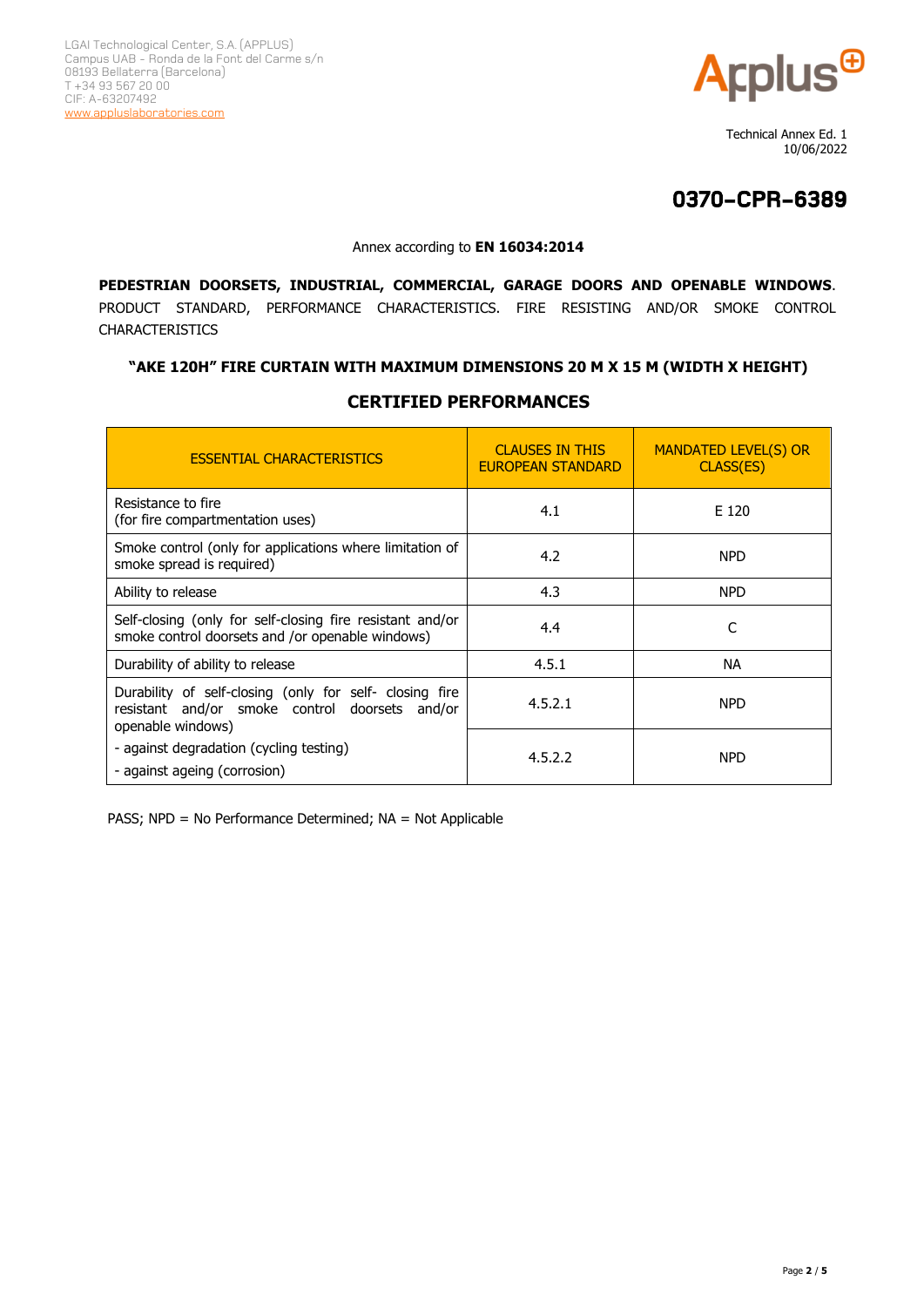

 Technical Annex Ed. 1 10/06/2022

# **0370-CPR-6389**

### **"AKE 120H" FIRE CURTAIN WITH MAXIMUM DIMENSIONS 15 M X 15 M (WIDTH X HEIGHT)**

## **CERTIFIED PERFORMANCES**

| <b>ESSENTIAL CHARACTERISTICS</b>                                                                                               | <b>CLAUSES IN THIS</b><br><b>EUROPEAN STANDARD</b> | <b>MANDATED LEVEL(S) OR</b><br>CLASS(ES) |
|--------------------------------------------------------------------------------------------------------------------------------|----------------------------------------------------|------------------------------------------|
| Resistance to fire<br>(for fire compartmentation uses)                                                                         | 4.1                                                | E 180                                    |
| Smoke control (only for applications where limitation of<br>smoke spread is required)                                          | 4.2                                                | <b>NPD</b>                               |
| Ability to release                                                                                                             | 4.3                                                | <b>NPD</b>                               |
| Self-closing (only for self-closing fire resistant and/or<br>smoke control doorsets and /or openable windows)                  | 4.4                                                | C                                        |
| Durability of ability to release                                                                                               | 4.5.1                                              | NA.                                      |
| Durability of self-closing (only for self- closing fire<br>resistant and/or smoke control doorsets and/or<br>openable windows) | 4.5.2.1                                            | <b>NPD</b>                               |
| - against degradation (cycling testing)<br>- against ageing (corrosion)                                                        | 4.5.2.2                                            | <b>NPD</b>                               |

PASS; NPD = No Performance Determined; NA = Not Applicable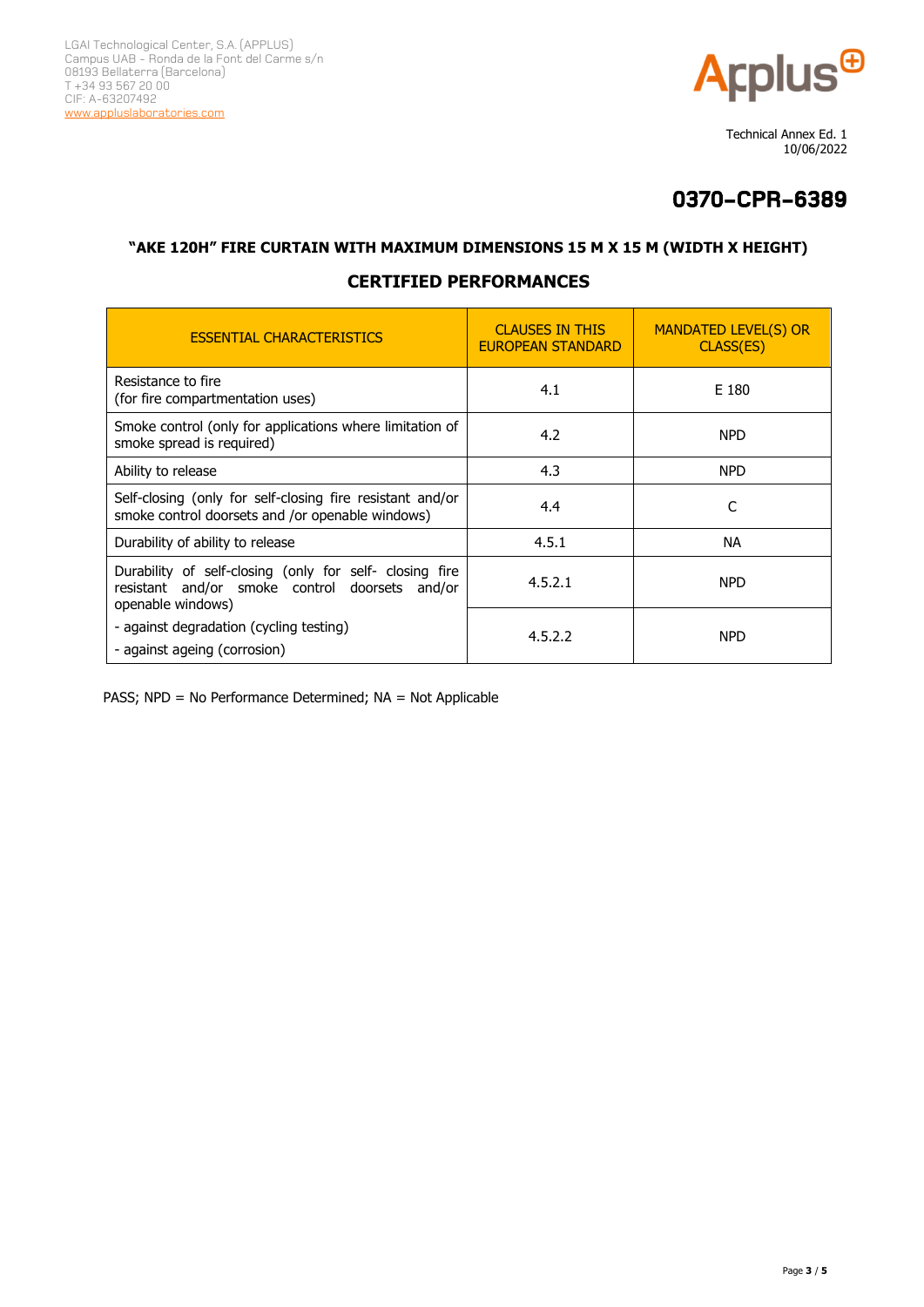

 Technical Annex Ed. 1 10/06/2022

# **0370-CPR-6389**

### **"AKE 120H" FIRE CURTAIN WITH MAXIMUM DIMENSIONS 3 M X 2,8 M (WIDTH X HEIGHT)**

## **CERTIFIED PERFORMANCES**

| <b>ESSENTIAL CHARACTERISTICS</b>                                                                                               | <b>CLAUSES IN THIS</b><br><b>EUROPEAN STANDARD</b> | <b>MANDATED LEVEL(S) OR</b><br>CLASS(ES) |
|--------------------------------------------------------------------------------------------------------------------------------|----------------------------------------------------|------------------------------------------|
| Resistance to fire<br>(for fire compartmentation uses)                                                                         | 4.1                                                | E 240                                    |
| Smoke control (only for applications where limitation of<br>smoke spread is required)                                          | 4.2                                                | <b>NPD</b>                               |
| Ability to release                                                                                                             | 4.3                                                | <b>NPD</b>                               |
| Self-closing (only for self-closing fire resistant and/or<br>smoke control doorsets and /or openable windows)                  | 4.4                                                | C                                        |
| Durability of ability to release                                                                                               | 4.5.1                                              | <b>NA</b>                                |
| Durability of self-closing (only for self- closing fire<br>resistant and/or smoke control doorsets and/or<br>openable windows) | 4.5.2.1                                            | <b>NPD</b>                               |
| - against degradation (cycling testing)<br>- against ageing (corrosion)                                                        | 4.5.2.2                                            | <b>NPD</b>                               |

PASS; NPD = No Performance Determined; NA = Not Applicable